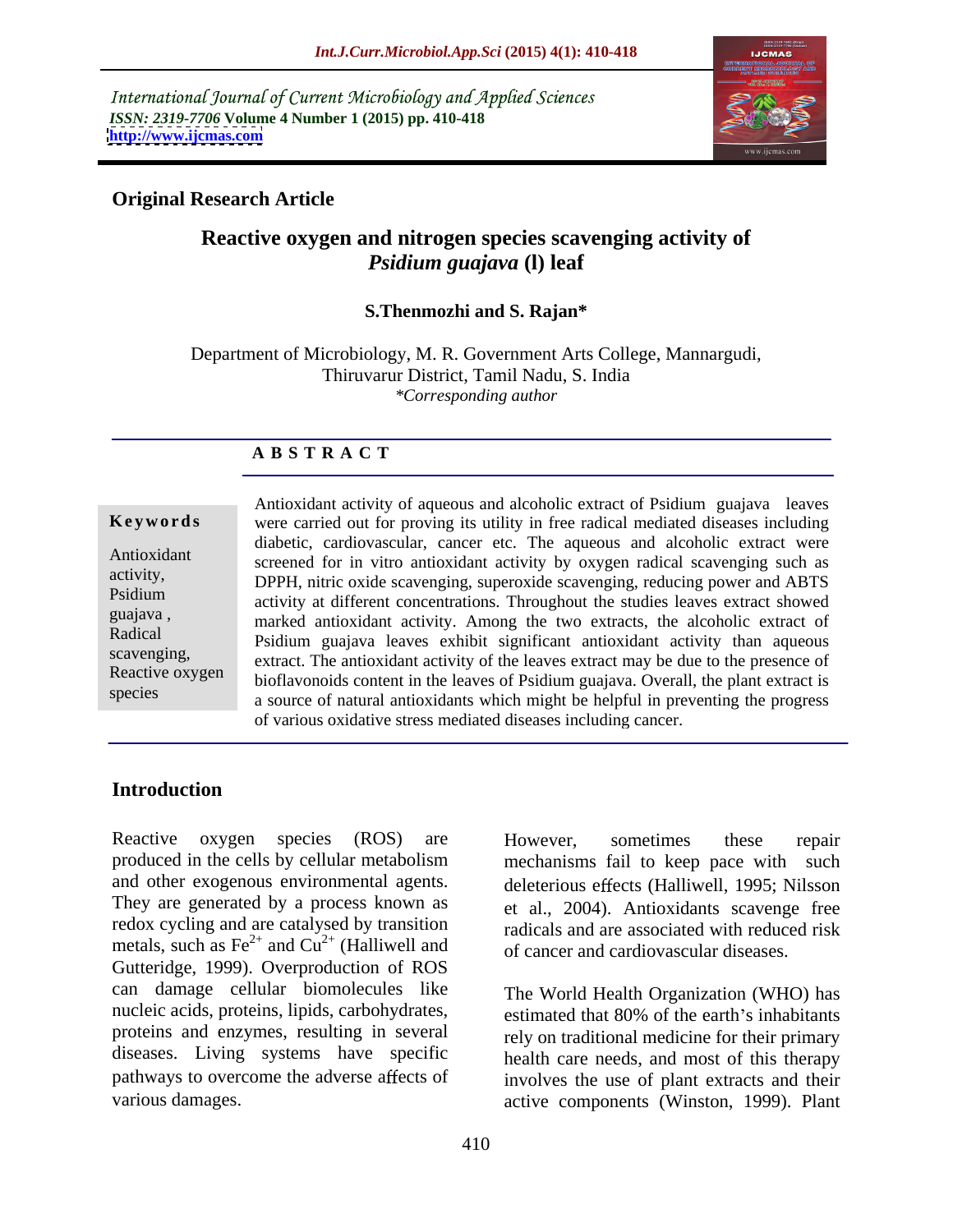and its products are rich sources of a Department of Environmental and Herbal phytochemicals and have been found to Sciences, Tamil University, Thanjavur, possess a variety of biological activities including antioxidant potential (Velavan *et*  deposited at Tamil University Herbarium. *al,* 2007). The majority of the active The leaves were cut into small pieces and antioxidant constituents are flavonoids, shade dried at room temperature for 15 days. isoflavones, flavones, anthrocyanins, coumarins, lignans, catechins, and **Preparation of extract** isocatechins. The phenolic compounds in plants act as antioxidants due to their redox The collected leaves of *Psidium guajava* properties, allowing them to act as reducing were washed under running tap water and agents, hydrogen donors, free radical quenchers and metal chelators (Javanraedi *et* leaves were dried at room temperature for *al*., 2003). 15 days and coarsely powdered. The powder

With this background and abundant source 100% aqueous for 48 hours. A semi solid of unique active components harbored in plants. The chosen medicinal plant namely elimination of alcohol and water under as *Psidium guajava* L leaves belongs to the reduced pressure. The *Psidium guajava* Myrtaceae family. Hence, the free radical leaves extract (PGLF) was stored in scavenging activity of *Psidium guajava* refrigerator until used. . Doses such as 20, leaves were not evaluated. Therefore, the 40, 60, 80 and 100µg/ml were chosen for *in*  present study were to investigate the free *vitro* antioxidant activity. L ascorbic acid as radical scavenging activity of *Psidium*  standard was used as a control and prepared *guajava* leaves through the free radical scavenging such as DPPH, nitric oxide scavenging, superoxide scavenging, reducing power and ABTS assay. **DPPH** Radical Scavenging Activity

# **Materials and Methods**

screen its biopotentials based on its traditional usage. The fully mature *Psidium guajava* leaves were collected in April 2013 from Thanjavur, Tamil Nadu, India from a single herb. Care was taken to select healthy

### **Authentication of plant material**

Tamil Nadu. A Voucher specimen has been

# **Preparation of extract**

and its produces are chosses of a Topanome of Environmental and Herbal possess a variety of bottograd activities<br> $^2$  Department of Environmental and New Section Herbal Mathematical policies<br> $^2$  Department of Environment dust was removed from the leaves . The leaves were dried at room temperature for (2gm) was extracted with 70% ethanol and extract was obtained after complete by dissolving 10mg of L-ascorbic acid in 100ml of distilled water.

# **DPPH Radical Scavenging Activity (Spectrophotometric assay)**

**Plant material**  extracts of *Psidium guajava* aqueous and Leaves of *Psidium guajava* was selected to DPPH. DPPH solution (0.004% w/v) was leaf. From stock solution 2ml, 4ml, 6ml, 8ml and The collected leaves were identified and whose concentration was then  $20\mu g/ml$ , authenticated by a Botanist Dr. M.  $40\mu\text{g/ml}$ ,  $60\mu\text{g/ml}$ ,  $80\mu\text{g/ml}$  and  $100\mu\text{g/ml}$ The free radical scavenging capacity of the ethanolic extracts were determined by using DPPH. DPPH solution  $(0.004\% \text{ w/v})$  was prepared in 95% methanol. Extracts of *Psidium guajava* leaves was mixed with 95% methanol to prepare the stock solution (10mg/100ml). The concentration of extract solution was  $10mg/100ml$  or  $100\mu g/ml$ . 10ml of the solution were taken in five test tubes and serially diluted, this was made up to final volume of each test tube to 10ml respectively. Freshly prepared DPPH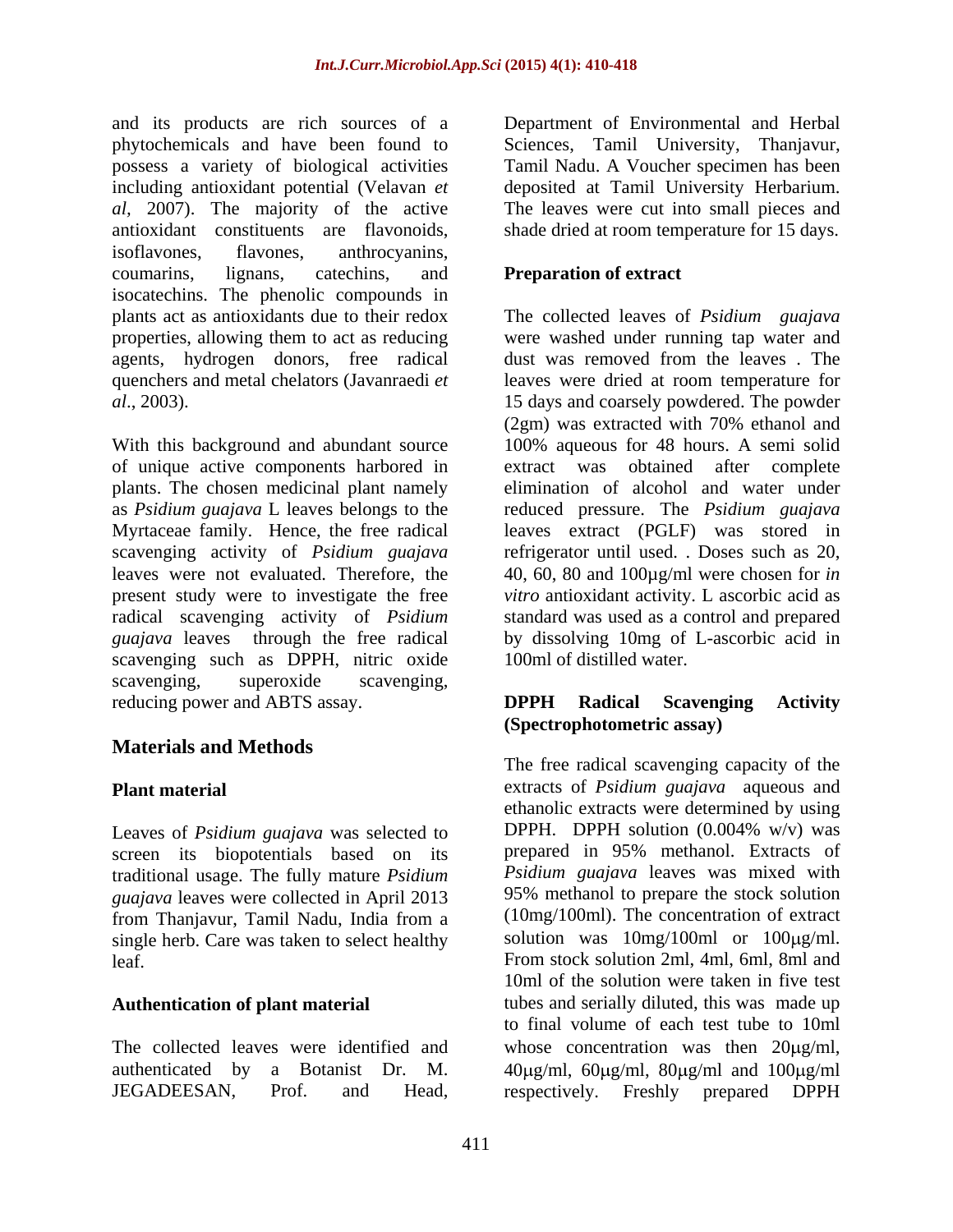solution (0.004% w/v) was added in each of  $A$  test is the absorbance of test solution; A these test tubes containing extracts and after  $\qquad \qquad \text{blank}$  is absorbance of blank. The antioxidant 10 minutes, the absorbance was taken at activity of the leaves extract was expressed 517nm using a spectrophotometer as  $IC_{50}$  and compared with standard. (Systronics UV-Visible Spectrophotometer 119, INDIA). Ascorbic acid was used as a reference standard and dissolved in distilled  $100\mu g/ml$ ) of extracts. Control sample was prepared containing the same volume aqueous solution at physiologi<br>without any extract and reference ascorbic spontaneously generates NO, without any extract and reference ascorbic spontaneously generates NO, which

This experiment was carried out as described previously (Cuendet *et al.,* 1997). 1ml of the plant extract solution (final concentration 100-500mg/L) was mixed nitrite ions  $(NO<sub>2</sub> - with 2.5ml obosphate buffer (0.2M, pH 6.6)$  sulphanilic acid with 2.5ml phosphate buffer (0.2M, pH 6.6) sulphanilic acid and couple with and 2.5ml potassium ferricyanide  $(K_3Fe)$  $(CN_6)$  (10g/L), then the mixture was added, and centrifuged at 3000rpm for 10

Finally, 2.5ml of the supernatent solution was mixed with 2.5ml of distilled water and 0.5ml Fecl<sub>3</sub> (1g/L) and the absorbance was measured at 700nm in UV-Visible Spectrophotometer (Systronics UV-Visible Spectrophotometer 119, India). Ascorbic acid was used as standard and phosphate buffer as blank solution. The absorbance of experiments was expressed as mean ± the reaction mixture indicates stronger

$$
A_{\text{res}}
$$

% increase in Reducing power= ----------- - 1 x 100

as  $IC_{50}$  and compared with standard.

### **Nitric oxide radical scavenging activity**

water to make the stock solution with the Nitric oxide (NO) was generated from same concentration (10mg/100ml or sodium nitroprusside (SNP) and was acid. 95% methanol was used as blank interacts with oxygen to produce nitrite ions (Soler Evans *et al.*, 1997). that can be estimated by the use of Griess **Ferric reducing power assay** oxygen leading to reduce production of NO. incubated at 50°C for 20 minutes. To this measured at 546 nm. Sodium nitroprusside 2.5ml of trichloroacetic acid (100g/L) was (10 mM, 2 ml) in phosphate buffer saline minutes. different concentrations at room temperature measured by the Griess reagent. SNP in aqueous solution at physiological pH spontaneously generates NO, which interacts with oxygen to produce nitrite ions reagent. Scavengers of NO compete with Nitric oxide was generated from sodium nitroprusside, which at physiological pH liberates nitric acid. This nitric acid gets converted to nitrous acid and further forms nitrite ions  $(NO<sub>2</sub> -)$  which diazotize with sulphanilic acid and couple with naphthylethylenediamine (Griess reagent), producing pink color, which can be was incubated with the test compounds in for 30 minutes. After 30 minutes, 0.5 ml of the incubated solution was added with 1ml of Griess reagent and the absorbance was measured at 546 nm (Polshettiwar *et al.,* 2007).

### **Superoxide radical scavenging activity (PMS-NADH System)**

the final reaction mixture of two parallel Superoxide anions were generated using standard deviation. Increased absorbance of anions were subsequently made to reduce reducing power. chromogenic product, which was measured A Test at 560 nm. Phenazine methosulfate- A Blank MADH) system was used for the generation PMS / NADH system. The superoxide nitroblue tetrazolium, which yielded a nicotinamide adenine dinucleotide (PMS of superoxide anion. It was assayed by the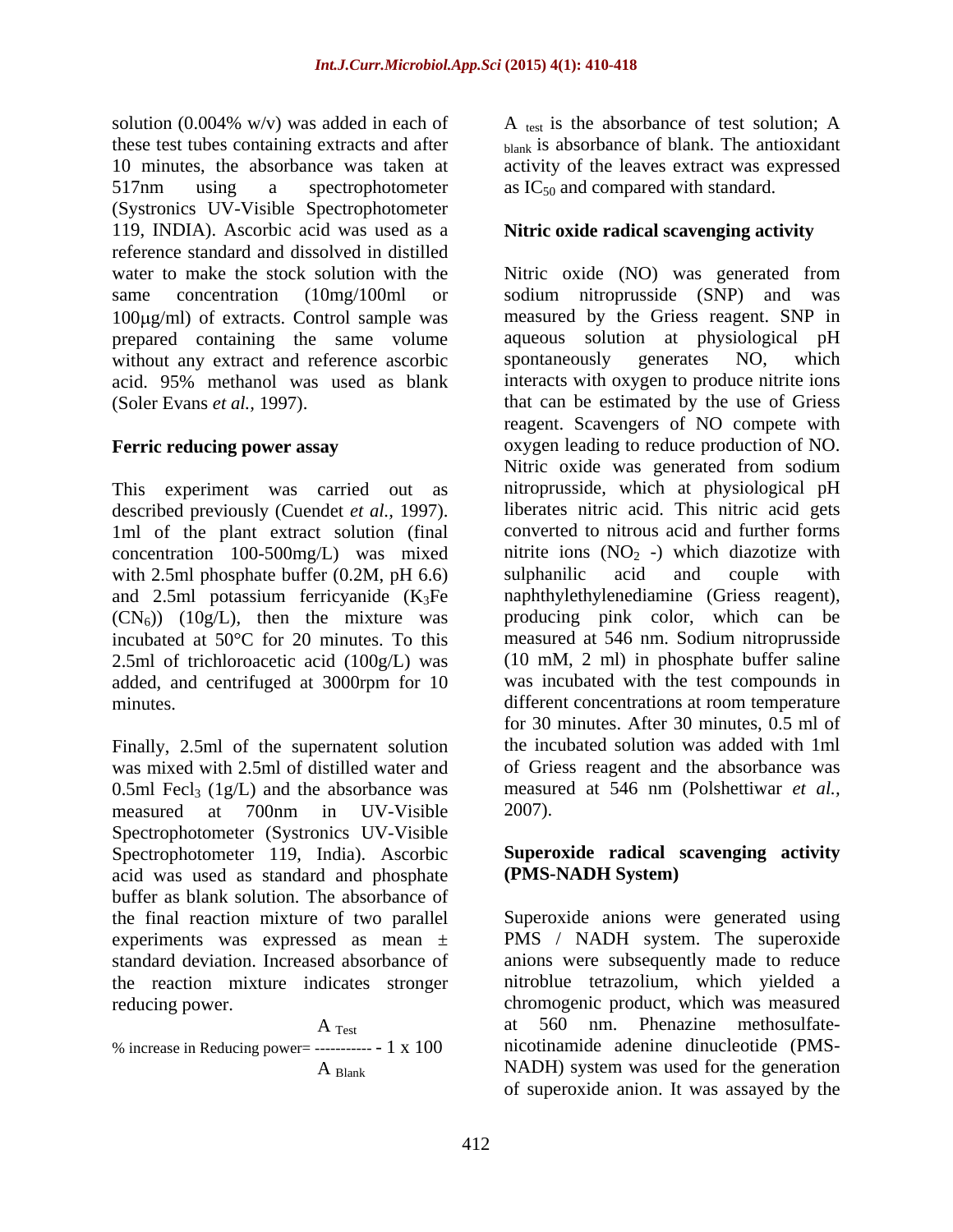reduction of nitroblue tetrazolium (NBT). taken at 734 nm after 7 minutes using a About 1ml of nitro blue tetrazolium spectrophotometer. All determinations were (156 $\mu$ M), 1ml NADH (468 $\mu$ M) in 100mM performed in triplicate ( $n = 3$ ) (Blois *et al.*, phosphate buffer of pH 7.8 and 0.1ml of sample solution of different concentrations were mixed. The reaction was started by  $H_2O_2$  scavenging activity adding  $100 \mu l$  PMS ( $60 \mu M$ ). The reaction mixture was incubated at 25 $\mathrm{^{\circ}C}$  for 5 minutes  $\mathrm{H}_2\mathrm{O}_2$  scavenging ability of aqueous and and absorbance of the mixture was measured alcoholic extracts of *Psidium guajava* leaves at 560nm against blank samples. The was determined according to the method of percentage inhibition was determined by Ali et al., (2009). A solution of  $H_2O_2$ comparing the results of control and test (40mM) was prepared in phosphate buffer samples (Kumarasamy *et al.*, 2007). (pH 7.4). The aqueous and ethanolic extracts

ABTS (2, 2 -azinobis-3-ethyl reaction mixture was recorded at 230nm. benzothiozoline - 6-sulphonic acid) assay is Blank solution was containing the phosphate based on the scavenging of light by ABTS radicals. An antioxidant with an ability to donate a hydrogen atom will quench the stable free radical, a process that is associated with a change in absorption. The Radical scavenging activity of the extract relatively stable ABTS radical was green and standard were expressed in terms of % and it was quantified spectrophotometrically at 734 nm. ABTS radical cations were formula  $((A_{\text{Control}}-A_{\text{Sample}})/A_{\text{Control}}) \times 100$ . produced by the reaction of ABTS and APS. Where  $A_{\text{Control}}$  is the absorbance of the The ABTS scavenging capacity of the control, and A<sub>Sample</sub> is the absorbance in the extract was compared with that of BHT and presence of the sample of aqueous and ascorbic acid and the percentage inhibition ethanolic extracts. The  $IC_{50}$  value is defined was calculated.  $\qquad \qquad \text{as the concentration (in µg/ml) of extracts}$ 

The stock solutions included were  $7 \text{ mM}$  Concentration of extract / % inhibition X 50. ABTS solution and 2.4 mM potassium per sulfate solution. The working solution was **Results and Discussion** then prepared by mixing the two stock solutions in equal quantities and allowed Antioxidant properties of polyphenols arise them to react for 14 hrs at room temperature from their high reactivity as hydrogen or in dark. The solution was then diluted by electron donors, and from the ability of the mixing 1ml ABTS solution with 60ml polyphenol derived radical to stabilise and methanol to obtain an absorbance of  $0.706 \pm$  delocalise the unpaired electron (chain-0.01 units at 734 nm using a breaking function), and from their ability to spectrophotometer. Fresh ABTS solution chelate transition metal ions (Rice-Evans *et*  was prepared for each assay. Leaves extract *al.,* 1997). Preliminary phytochemical (1 ml) was allowed to react with 1ml of the analysis indicates that the aqueous and

performed in triplicate (*n* = 3) (Blois *et al.,* 1958).

# **H2O2 scavenging activity**

**ABTS radical scavenging assay** buffer were added to H<sub>2</sub>O<sub>2</sub> solution (0.6ml, Ali *et al.*, (2009). A solution of  $H_2O_2$ at 30µg/ml concentration in 3.4ml phosphate 40mM). The absorbance value of the buffer without  $H_2O_2$ .

# Assessment of % inhibition and IC<sub>50</sub>

and standard were expressed in terms of % inhibition. It was calculated using the that produced 50% antioxidant effect.  $IC_{50} =$ Concentration of extract / % inhibition X 50.

# **Results and Discussion**

ABTS solution and the absorbance was alcoholic extract of *Psidium guajava* leaves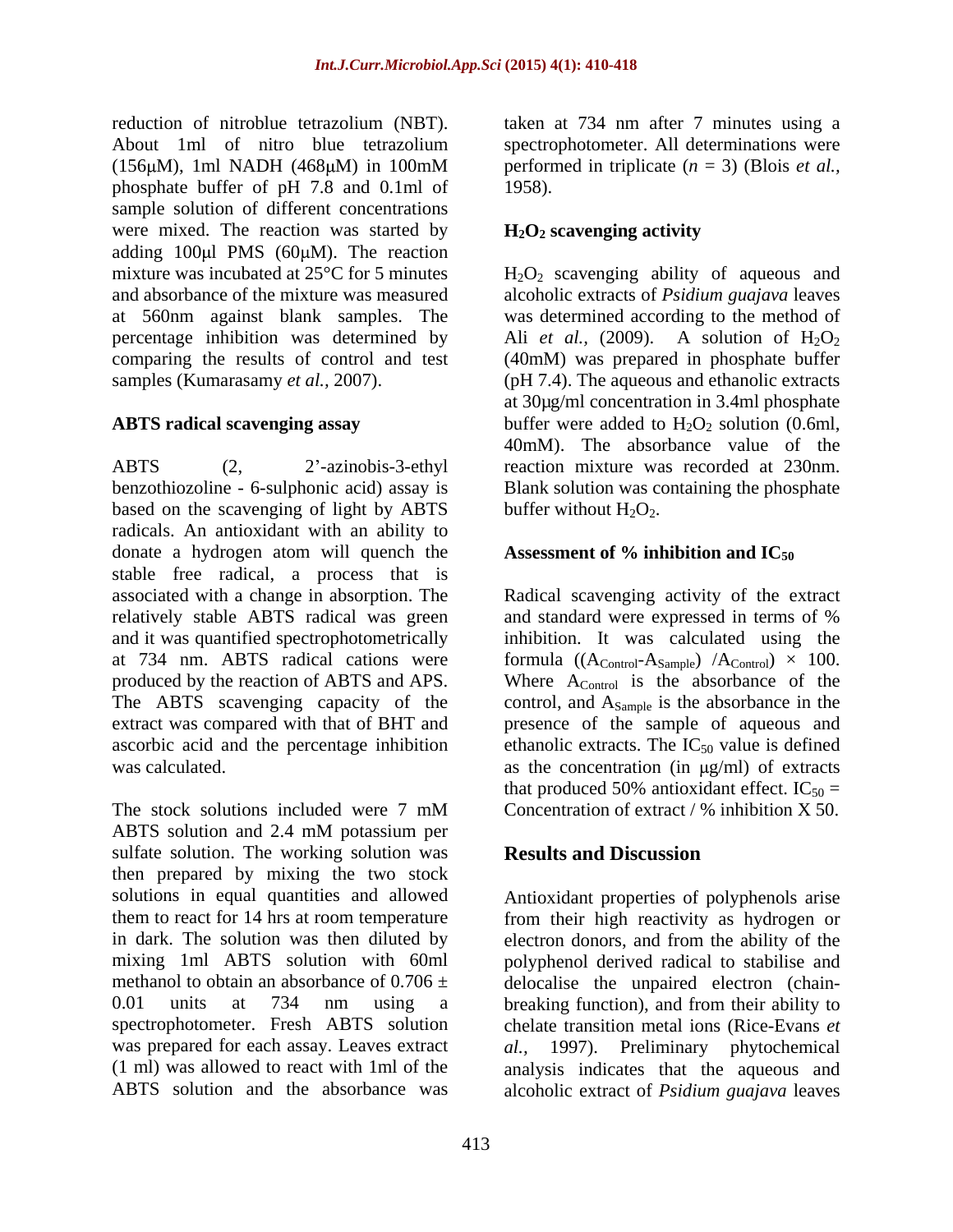contains flavonoids, saponin, terpenoids, steroids, polyphenols and tannin. Smooth muscle relaxation, neuronal

DPPH radical scavenging activity of plant radical was widely used to evaluate the freeradical scavenging capacity of antioxidants *Psidium guajava* aqueous and alcoholic the DPPH<sup>'</sup> reaction has been widely diffused for the evaluation of free radical scavenging activity on extracts from plant, food material or on single compounds. In the DPPH assay, **Superoxide anion radical scavenging** the antioxidant was able to reduce the stable radical DPPH to the yellow colored 1, 1 spare electron over the molecule as a whole. cellular components in a biological system free radical by a scavenger (A-H) causes a

thought to be due to their hydrogen donating increase of concentrations. The half were 66.09, 55.09 $\mu$ gml<sup>-1</sup> and 48.06  $\mu$ g ml<sup>-1</sup> ascorbic acid were 33.93 $\mu$ g ml<sup>-1</sup> DPPH activity than aqueous extract. The notably superior superoxide radical potential of L-ascorbic acid to scavenge DPPH radical is directly proportional to the concentration. The DPPH assay activity is **Reducing power activity** near to standard as ascorbic acid.

Nitric oxide (NO) is a potent pleiotropic *guajava* 

**DPPH Assay** and regulation of cell mediated toxicity. It is extract of PGLE and standard as ascorbic biological systems including neuronal acid are presented in Table 1. The DPPH messenger, vasodilation and antimicrobial (Nuutila *et al.,* 2003). Recently, the use of extract also moderately inhibited nitric oxide among food technologists and researchers,  $IC_{50}$  being 118.56 and 121.89  $\mu$ g ml<sup>-1</sup> and mediator of physiological processes such as smooth muscle relaxation, neuronal signaling, inhibition of platelet aggregation a diffusible free radical which plays many roles as an effector molecule in diverse and antitumor activities (Miller *et al,* 1993). *Psidium guajava* aqueous and alcoholic in dose dependent manner (Table 2) with the and ascorbic acid was  $53.25\mu\text{g}$  ml<sup>-1</sup> respectively.

# **activity**

diphenyl-1, 2-picryl hydrazine. The Superoxide is biologically important since it molecule of 2, 2-diphenyl-1-picryl can be decomposed to form stronger hydrazine is characterised as a stable free oxidative species such as singlet oxygen and radical by virtue of the delocalisation of the hydroxyl radicals, is very harmful to the The proton transfer reaction of the DPPH (Korycka-Dahl & Richardson, 1978). The decrease in absorbance at 517 nm, which activities of the extract from *Psidium*  can be followed by a common *guajava* assayed by the PMS-NADH spectrophotometer set in the visible region. system were shown in Table 3. The The effect of antioxidants on DPPH is *guajava* was increased markedly with the ability (Sindhu and Abraham, 2006). The inhibition concentration  $(IC_{50})$  of aqueous half inhibition concentration (IC<sub>50</sub>) of and alcoholic extract of *Psidium guajava* aqueous, alcoholic extract and ascorbic acid leaves were  $164.2$ ,  $061.67 \mu g$  ml<sup>-1</sup> and and 48.06  $\mu$ g ml<sup>-1</sup> ascorbic acid were 33.93 $\mu$ g ml<sup>-1</sup> respectively**.** The alcoholic extract exhibited respectively**.** These results suggested that a significant dose dependent inhibition of alcoholic extract of *Psidium guajava* had cellular components in a biological system anion radical scavenging superoxide scavenging activity of *Psidium*  increase of concentrations. ascorbic acid were  $33.93 \mu$ g ml<sup>-1</sup> notably superior superoxide radical scavenging effects.

# **Reducing power activity**

**Nitric oxide radical scavenging activity** ability, the  $Fe^{3+} - Fe^{2+}$  transformation was For the measurements of the reducing investigated in the presence of *Psidium*  . The reducing capacity of a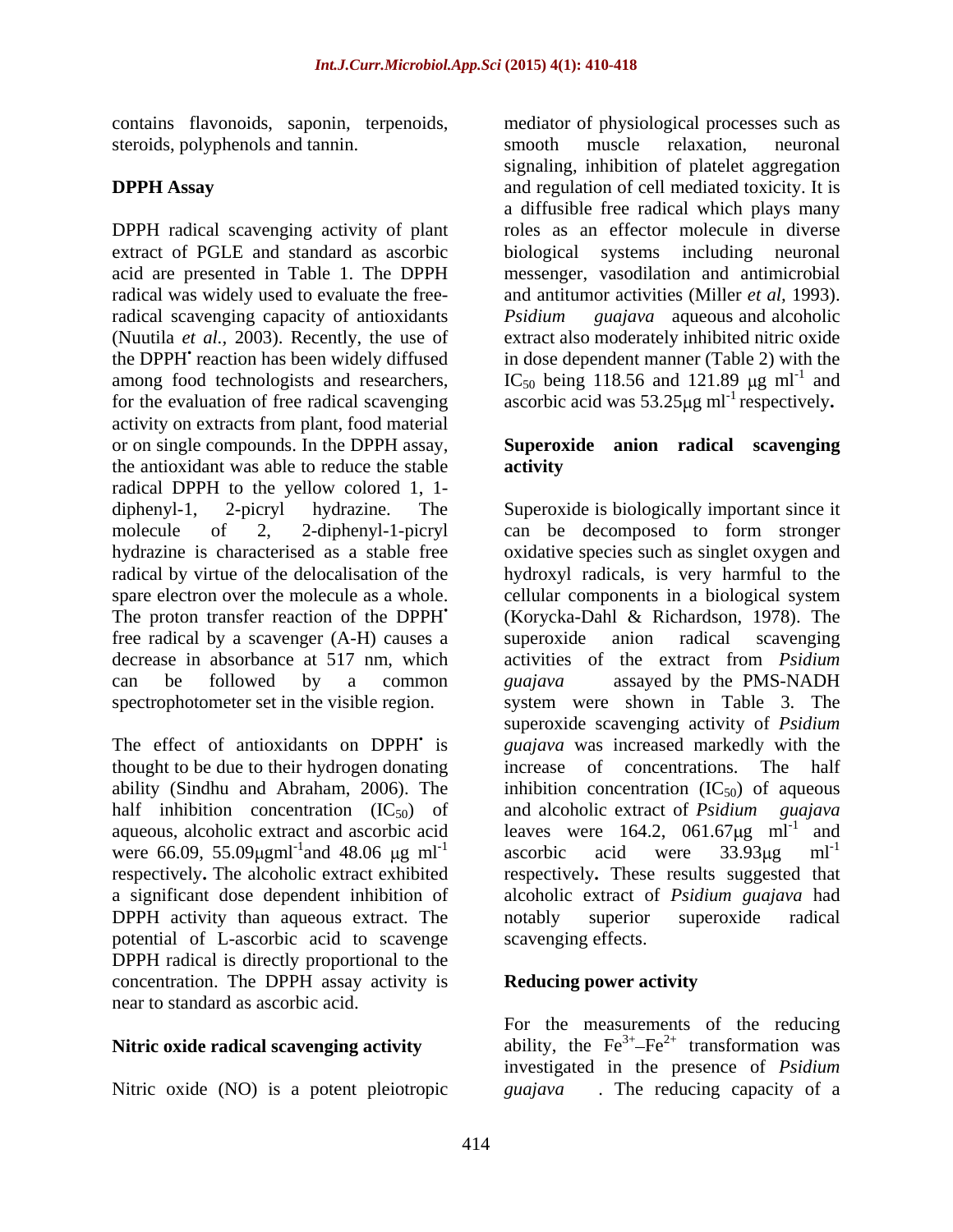compound may serve as a significant indicator of its potential antioxidant activity. implies that a very less amount of this However, the activity of antioxidants has antioxidant would give a remarkably high been assigned to various mechanisms such effect in fighting oxidative damage. as prevention of chain initiation, binding of However, aqueous and alcoholic extract of transition-metal ion catalysts, decomposition *Psidium guajava* leaves shown IC50 values of peroxides, prevention of continued were 59.21, 61.28µg/ml, which necessarily hydrogen abstraction, reductive capacity and indicates that rather a higher dose is required radical scavenging (Diplock, 1997; Yildirim *et al,* 2000). Table 4 depicts the reductive effect of *Psidium guajava.* Similar to the antioxidant activity, the reducing power of *Psidium guajava* increased with Hydrogen peroxide is a weak oxidizing increasing dosage. All the doses showed agent and can nactivate a few enzymes significantly higher activities than the control exhibited greater reducing power, thiol (-SH) groups. Hydrogen peroxide can indicating that *Psidium guajava* consist of cross cell membranes rapidly, once inside hydrophilic polyphenolic compounds that hydrophilic polyphenolic compounds that the cell,  $H_2O_2$  can probably react with  $Fe^{2+}$ , cause the greater reducing power. The half and possibly  $Cu^{2+}$  ions to form hydroxyl inhibition concentration (IC50) of aqueous radical and this may be the origin of many and alcoholic extract of *Psidium guajava* leaves were 200.48, 110.98µg ml-1 and therefore biologically advantageous for cells ascorbic acid were 60.63µg ml-1 to control the amount of hydrogen peroxide respectively. These results suggested that that is allowed to accumulate. As shown in alcoholic extract of *Psidium guajava* possess higher reducing power activity than aqueous *Psidium guajava* leaves extract extract. demonstrated hydrogen peroxide scavenging

It is known that proton radical scavenging is  $\qquad 6$ ). an important attribute of antioxidants. 2006; Adedapo*et al*., 2008) . The 2,2 azinobis-3-ethylbenzothiazoline6-sulfonic pathological damage, especially at higher the IC50 value of ascorbic acid (Table 5), which is known to be a potent antioxidant is

49.56µg/ml, which is significantly low, to achieve a desirable effect.

# **Hydrogen peroxide scavenging activity**

**ABTS radical scavenging activity** manner with an IC50 of 76.28, 81.43µg /ml directly, usually by oxidation of essential the cell,  $H_2O_2$  can probably react with  $Fe^{2+}$ ,  $2+$  $2^+$  ions to form hydroxyl of its toxic effects (Miller *et al*., 1993). It is Table 6, aqueous and alcoholic extract of *Psidium guajava* leaves extract activity in a concentration dependent and ascorbic acid was 47.37 µg/ml (Table 6).

ABTS, a protonated radical, has In conclusion, the results of the present characteristic absorbance maxima at 734 study showed that the aqueous and alcoholic nm, which decreases with the scavenging of extract of *Psidium guajava* leaves possesses proton radicals (Mathew and Abraham, antioxidant activity. Among the two acid (ABTS) activity of the formulation antioxidant activity than aqueous extract. were comparable to standard ascorbic acid. The potential antioxidant activity of *Psidium*  This implies that the plant extract may be *guajava* leaves due to the presence of useful for treating radical-related flavonoids and polyohenols. Thus, it can be concentration (Olayinka *et al*., 2010). Since be used as an accessible source of natural extracts, the alcoholic extract of *Psidium guajava* leaves exhibit significant concluded that *Psidium guajava* leaves can antioxidants with consequent health benefits.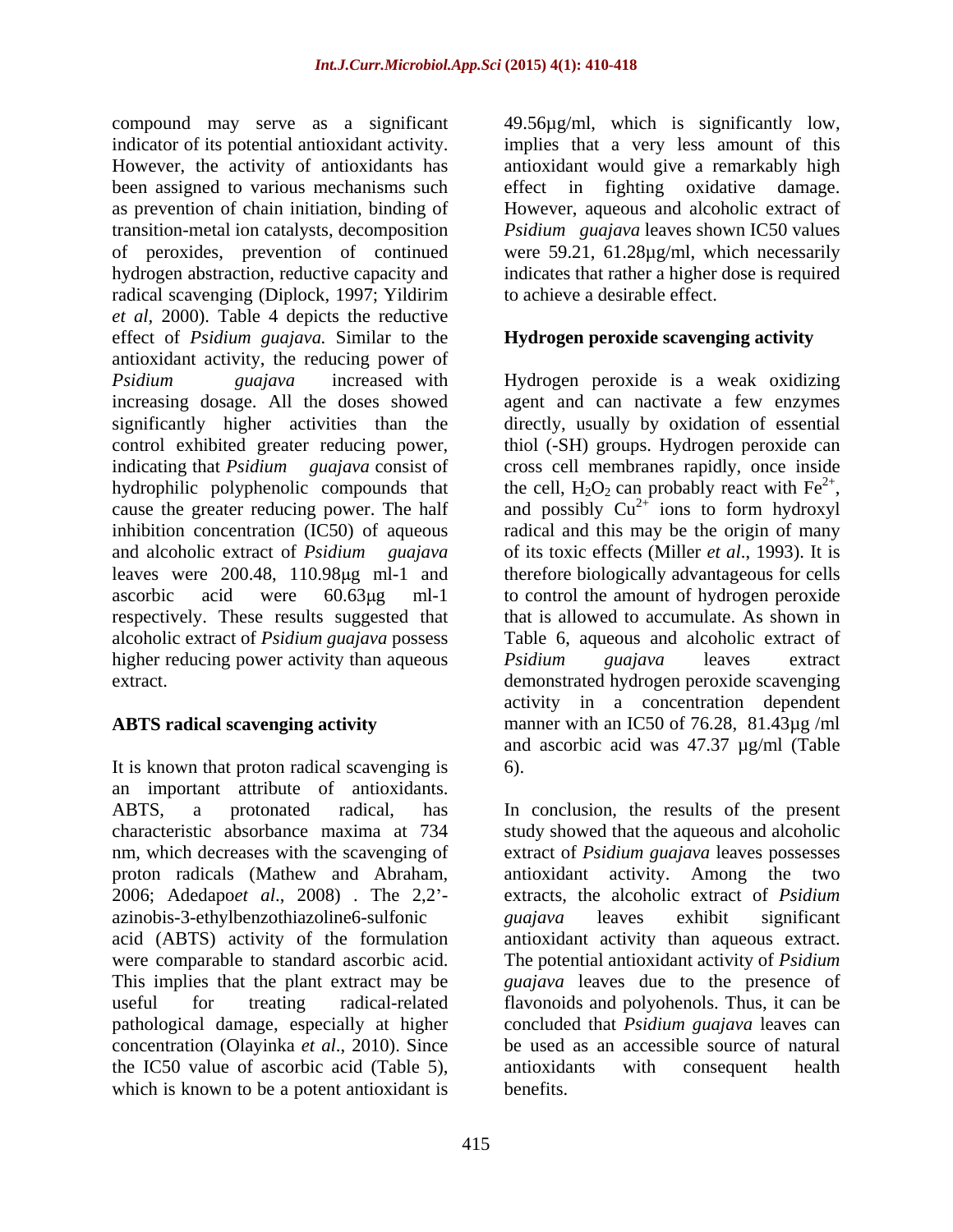| Concentration   | Aqueous                       | Alcoholic extract    | Ascorbic acid                 |                  |
|-----------------|-------------------------------|----------------------|-------------------------------|------------------|
| $(\mu g/ml)$    | extract                       |                      | Concentrations   % inhibition |                  |
| 20              | $36.82 \pm 0.24$              | $41.94 \pm 1.41$     | $10\mu\text{g/ml}$            | $6.32 \pm 1.80$  |
| 40              | $54.45 \pm 1.05$              | $61.90 \pm 1.61$     | $20\mu\text{g/ml}$            | $12.78 \pm 1.85$ |
| 60              | $68.66 \pm 1.12$              | $70.74 \pm 0.40$     | $30\mu g/ml$                  | $25.05 \pm 0.42$ |
| 80              | 72.00±0.80                    | 78.52.1.11           | $40\mu g/ml$                  | $28.73 \pm 0.57$ |
| 100             | $75.65 \pm 0.66$              | $90.75 \pm 1.34$     | $50\mu g/ml$                  | $52.01 \pm 0.79$ |
| $IC_{50}$ µg/ml | 66.09                         | 55.09                | . <b>.</b> .                  | 48.06            |
|                 | $\mathbf{r}$ and $\mathbf{r}$ | $\sim$ $\sim$ $\sim$ |                               |                  |

### **Table 1** *In vitro* Free Radical scavenging effect of *Psidium guajava leaves* by DPPH method

Percentage Scavenging (Mean ± SD) of Triplicates

### **Table 2** *In vitro* Free Radical scavenging effect of *Psidium guajava leaves* by nitric oxide scavenging assay

| Concentration   | Aqueous          | Alcoholic extract | Ascorbic acid  |                  |
|-----------------|------------------|-------------------|----------------|------------------|
| $(\mu g/ml)$    | extract          |                   | Concentrations | %inhibition      |
| 20              | $31.59 \pm 1.32$ | $19.32 \pm 0.40$  | $10\mu g/m$    | $27.09 \pm 0.78$ |
| 40              | $33.02 \pm 0.32$ | $25.43 \pm 0.34$  | $20\mu g/ml$   | $31.74 \pm 0.38$ |
| $\mathbf{u}$    | $34.47 \pm 0.46$ | $31.86 \pm 0.80$  | $30\mu g/ml$   | $33.75 \pm 1.12$ |
| 80              | $38.49 \pm 0.44$ | $39.10 \pm 0.42$  | $40\mu g/ml$   | $40.5 \pm 0.90$  |
| 100             | $42.17 \pm 1.40$ | $41.02 \pm 0.26$  | $50\mu g/ml$   | $46.94 \pm 0.38$ |
| $IC_{50}$ µg/ml | 118.56           | 121.89            | . <b>.</b>     | 53.25            |

Percentage Scavenging (Mean ±SD) of Triplicates

**Table 3** *In vitro* Free Radical scavenging effect of *Psidium guajava leaves* by superoxide radical scavenging assay method

| Concentration              | Aqueous          | Alcoholic extract | Ascorbic acid         |                    |
|----------------------------|------------------|-------------------|-----------------------|--------------------|
| $(\mu g/ml)$               | extract          |                   | <b>Concentrations</b> | %inhibition        |
| $\Omega$<br>$\omega$       | $17.95 \pm 0.80$ | $35.75 \pm 0.56$  | $10\mu g/ml$          | $66.2.44 \pm 0.40$ |
| $\Lambda$                  | $20.27 \pm 0.33$ | $53.92 \pm 0.60$  | $20\mu g/ml$          | $66.55 \pm 0.50$   |
| 60                         | $25.94 \pm 0.49$ | $64.57 \pm 1.16$  | $30\mu g/ml$          | $67.86 \pm 0.39$   |
| $\Omega$<br>$\overline{O}$ | $29.11 \pm 0.37$ | $67.17 \pm 0.15$  | $40\mu g/ml$          | $70.94 \pm 0.09$   |
| 100                        | $30.45 \pm 1.24$ | $81.07 \pm 012$   | $50\mu g/ml$          | $73.67 \pm 1.45$   |
| $IC_{50}$ µg/ml            | 164.2            | 061.67            | .                     | 33.93              |

Percentage Scavenging (Mean ± SD) of Triplicates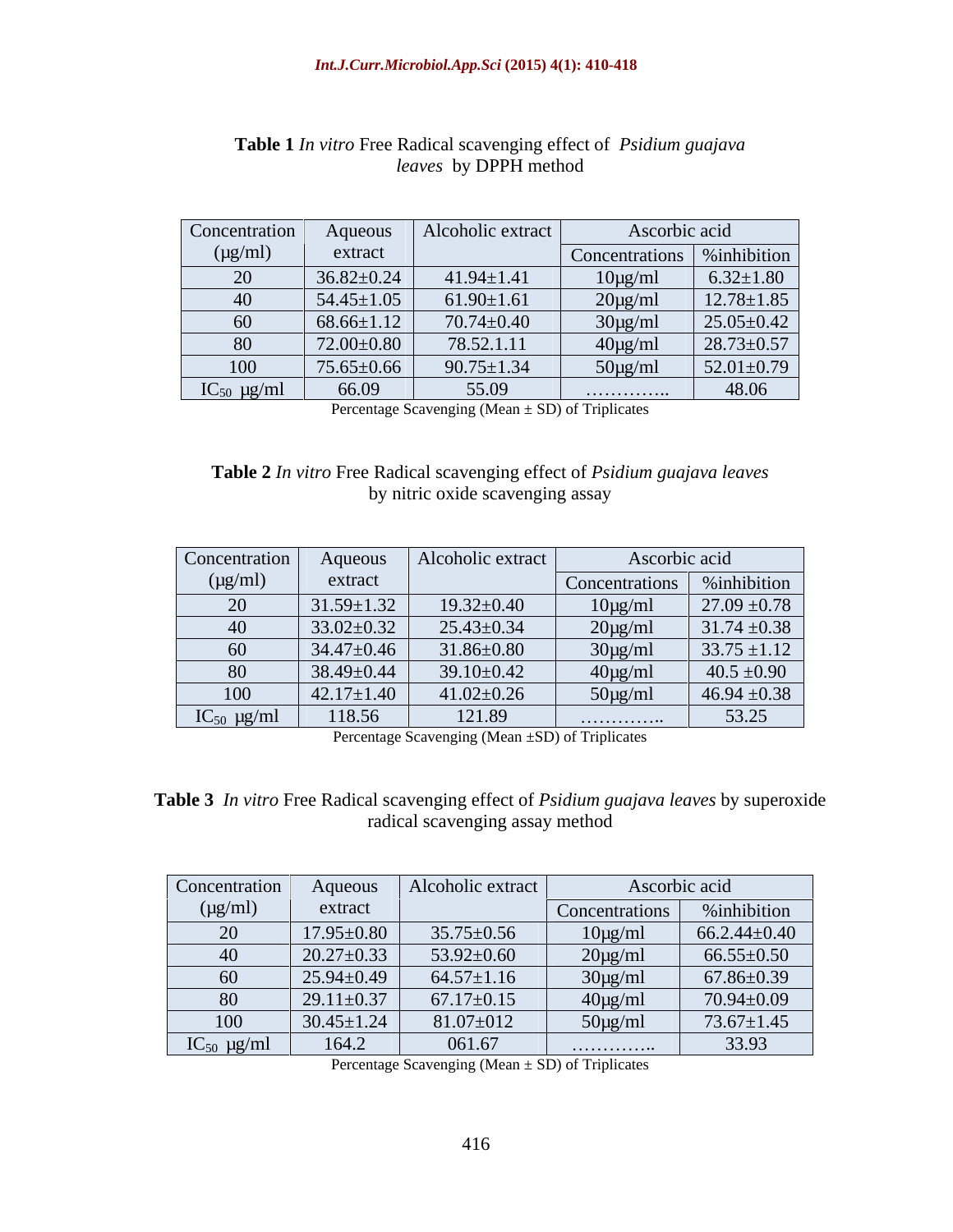| Concentration   | Aqueous          | Alcoholic extract | Ascorbic acid                 |                  |
|-----------------|------------------|-------------------|-------------------------------|------------------|
| $(\mu g/ml)$    | extract          |                   | Concentrations   % inhibition |                  |
| $\Omega$<br>້ບ  | $7.49 \pm 1.04$  | $3.88 \pm 1.75$   | $10\mu\text{g/ml}$            | $3.9 \pm 0.24$   |
|                 | $18.67 \pm 0.8$  | $20.16 \pm 2.14$  | $20\mu g/ml$                  | $12.17 \pm 0.83$ |
| 60              | $22.79 \pm 4.24$ | $25.92 \pm 1.54$  | $30\mu g/ml$                  | $16.56 \pm 0.44$ |
| 80              | $23.49 \pm 3.26$ | $32.00 \pm 1.47$  | $40\mu\text{g/ml}$            | $20.63 \pm 0.83$ |
| 100             | $24.94 \pm 3.27$ | $45.05 \pm 1.35$  | $50\mu g/ml$                  | $41.23 \pm 0.84$ |
| $IC_{50}$ µg/ml | 200.48           | 110.98            | .                             | 60.63            |

### **Table 4** *In vitro* Free Radical scavenging effect of *Psidium guajava leaves* by reducing power assay

Percentage Scavenging (Mean  $\pm$  SD) of Triplicates

**Table 5** *In vitro* Free Radical scavenging effect of *Psidium guajava leaves* by ABTS radical scavenging assay method

| Concentration              | Aqueous          | Alcoholic extract | Ascorbic acid                 |                  |
|----------------------------|------------------|-------------------|-------------------------------|------------------|
| $(\mu g/ml)$               | extract          |                   | Concentrations   % inhibition |                  |
| $\mathbf{a}$<br>$\angle U$ | $42.13 \pm 0.62$ | $51.31 \pm 0.09$  | $10\mu g/ml$                  | $4.51 \pm 0.46$  |
| +v                         | $57.23 \pm 0.74$ | $60.74 \pm 0.72$  | $20\mu g/ml$                  | $10.55 \pm 0.29$ |
| 60                         | $64.17 \pm 0.38$ | $68.00 \pm 0.79$  | $30\mu g/ml$                  | $39.25 \pm 0.69$ |
| 80                         | $75.59 \pm 0.51$ | $78.10 \pm 0.17$  | $40\mu g/ml$                  | $43.93 \pm 0.77$ |
| 100                        | $84.44 \pm 0.37$ | $81.59 \pm 0.08$  | $50\mu g/ml$                  | 50.44 $\pm$ 0.84 |
| $IC_{50}$ µg/ml            | 59.21            | 61.28             | .                             | 49.56            |

Percentage Scavenging (Mean ±SD) of Triplicates

**Table 6** *In vitro* Free Radical scavenging effect of *Psidium guajava leaves* by H<sub>2</sub>O<sub>2</sub> method

| Concentration   | Aqueous          | Alcoholic extract | Ascorbic acid                 |                  |
|-----------------|------------------|-------------------|-------------------------------|------------------|
| $(\mu g/ml)$    | extract          |                   | Concentrations   % inhibition |                  |
| 20              | $36.95 \pm 0.35$ | $14.85 \pm 0.47$  | $10\mu g/ml$                  | $20.30 \pm 0.15$ |
| 40              | $43.40 \pm 0.48$ | $26.36 \pm 1.04$  | $20\mu g/ml$                  | $25.68 \pm 0.39$ |
| 60              | $58.61 \pm 0.10$ | $36.21 \pm 0.11$  | $30\mu g/ml$                  | $42.46 \pm 0.29$ |
| 80              | $58.67 \pm 4.2$  | $42.03 \pm 0.79$  | $40\mu g/ml$                  | $44.88 \pm 0.18$ |
| 100             | $65.54 \pm 0.84$ | $61.40 \pm 1.49$  | $50\mu g/ml$                  | $52.77 \pm 0.20$ |
| $IC_{50}$ µg/ml | 76.28            | 81.43             | .                             | 47.37            |

Percentage Scavenging (Mean  $\pm$  SD) of Triplicates

- Ali EM, Fazel NS, Mohammed NS. Antioxidant activity of leaves and *caucasicum* at flowering stage: 1958; 181: 1199 - 1200. Pharmacog Rev 2009; 1(6): 435 - 439.
- Arnao MB, Cano A, Acosta M. The

**References** hydrophilic and lipophilic contribution to total antioxidant activity: Food Chem  $2001$ ; 73:  $239 - 44$ .

- inflorescence of *Eryngium* use of a stable free radical: Nature Blois MS. Antioxidant determinations by the 1958; 181: 1199 - 1200.
	- Chang C, Yang M, Wen H, Chern J. Estimation of total flavonoidscontent